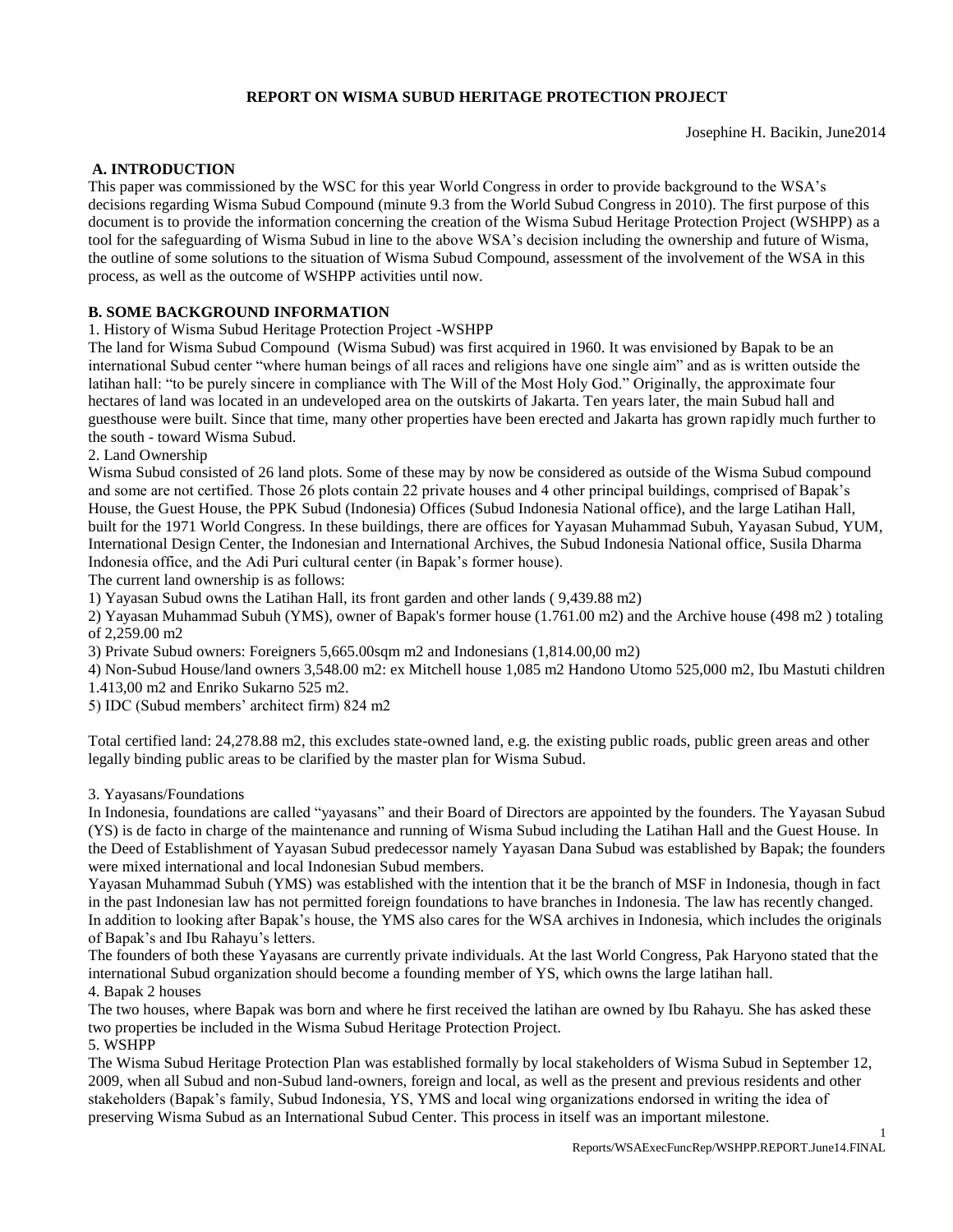In 2007, collectively, the stakeholders asked the WSA executive to endorse and participate in a working group that would prepare a proposal for the protection of Wisma Subud and the 2 Bapak houses. In March 2009 the WSA executive appointed Josephine Mirjana Bacikin as the initial coordinator for WSHPP. She prepared a draft Terms of Reference creating a structure and a preliminary plan.

On September 28th, 2009 - the stakeholders approved this proposal in writing, together with some Terms of Reference. The Advisory Boards consist of the Co-chairs - Pak Haryono Sumohadiwidjojo and Josephine Mirjana H. Bacikin (WSA rep.)

The voting members of the Board are: Ibu Siti Rahayu Wiryohudoyo, Ibu Siti Hardiyati Syafrudin, Muhammad Subuh Foundation representative, Yayasan Muhammad Subuh representative,Yayasan Subud representative, Guerrand Hermes Pease Foundation representatives and the local resident's representative.

As approved by the Advisory Board, the Steering Committee, the executive tool, will be co-chaired by a representative of PPK Subud and of the Subud International Cultural Association.

6. The 2010 Congress WSA resolution states:

1) We ask the stakeholders in Wisma Subud to continue the process of seeking UNESCO World Heritage Status for Wisma Subud with Bapak's houses in partnership.

2) We ask that the ISC chairperson or WSA executive or his or her representative be a member of any decision making committee set for this purpose.

3) We authorize the WSA executive to participate in and support this process in the name of the WSA, within parameters and guidelines established by the WSC.

4) We ask the WSC and ISC to ensure that no financial liabilities are incurred by this partnership that could damage the financial situation and reputation of Subud.

5) We recommend that other approaches to maintain the physical integrity and the general integrity as Bapak's legacy of Wisma Subud as an international centre also be studied.

## **C. ONE SET OF PROBLEMS AND ONE SET OF CHALLENGES**

1. The basic problem is that Wisma Subud is a collection of individual, largely privately held, land rights or titles, and that there is no global landownership that would be needed to reflect legally the integrity of the site as a Subud centre. The only link between all these land ownerships is a single united "Right to Build" permit issued for the 4 hectares in the name of the developer Yayasan Dana Subud on January 29, 1977 for 34 houses. At that time, such a permit did not require a Master plan approved by the municipality for common areas such as roads and other public facilities. As a result, the present development situation of WS does not match the records of the City Planning department. Consequently, Wisma Subud is vulnerable to losing its integrity as a Subud centre because:

a) The privately held properties are being sold or passed on to persons who are not Subud members, including commercial property developers; this is already happening. The Wisma Subud site will lose the possibility to be a Subud centre or to be developed in a more integral (less haphazard) manner;

b) The status of the land within Wisma Subud is mostly residential, which means that any public activities could be legally stopped if objected by the neighborhood. So, for instance, people who are not in Subud might object to the noise of the latihan. In brief, this might happen because of the laws governing public activities in urban areas: religious activities are legally allowed public activities within residential urban areas, but the latihan would not count as a religious activity because PPK Subud Indonesia is registered as an education association under the Ministry of Tourism and Education.

c) The municipal or city government could develop plans for new public roads that would cut through Wisma Subud. There is already an existing huge public city road plan that does so.

d) The houses of Bapak, where he was born and received latihan which are now owned and maintained by Ibu Rahayu will need some long-term protection from the Subud organizations.

In summary, the first problem is that the integrity of Wisma Subud will continue to be eroded without some positive steps. 2. The second point is really the corresponding challenge for the future:

What is the long-term use or role of WS for Subud? It has had a historic and a symbolic role in Subud; it is still a Subud community and centre (albeit to a lesser extent than before); it has a strong commercial potential. If we want it to, it could have another role in Subud in the future.

### **D. POSSIBLE SOLUTIONS TO PROBLEM 1**

The WSHPP has the role of recommending how to safeguard WS and the 2 Bapak houses and with the approval of all members of the Advisory Board proceed accordingly. Possible solutions could be: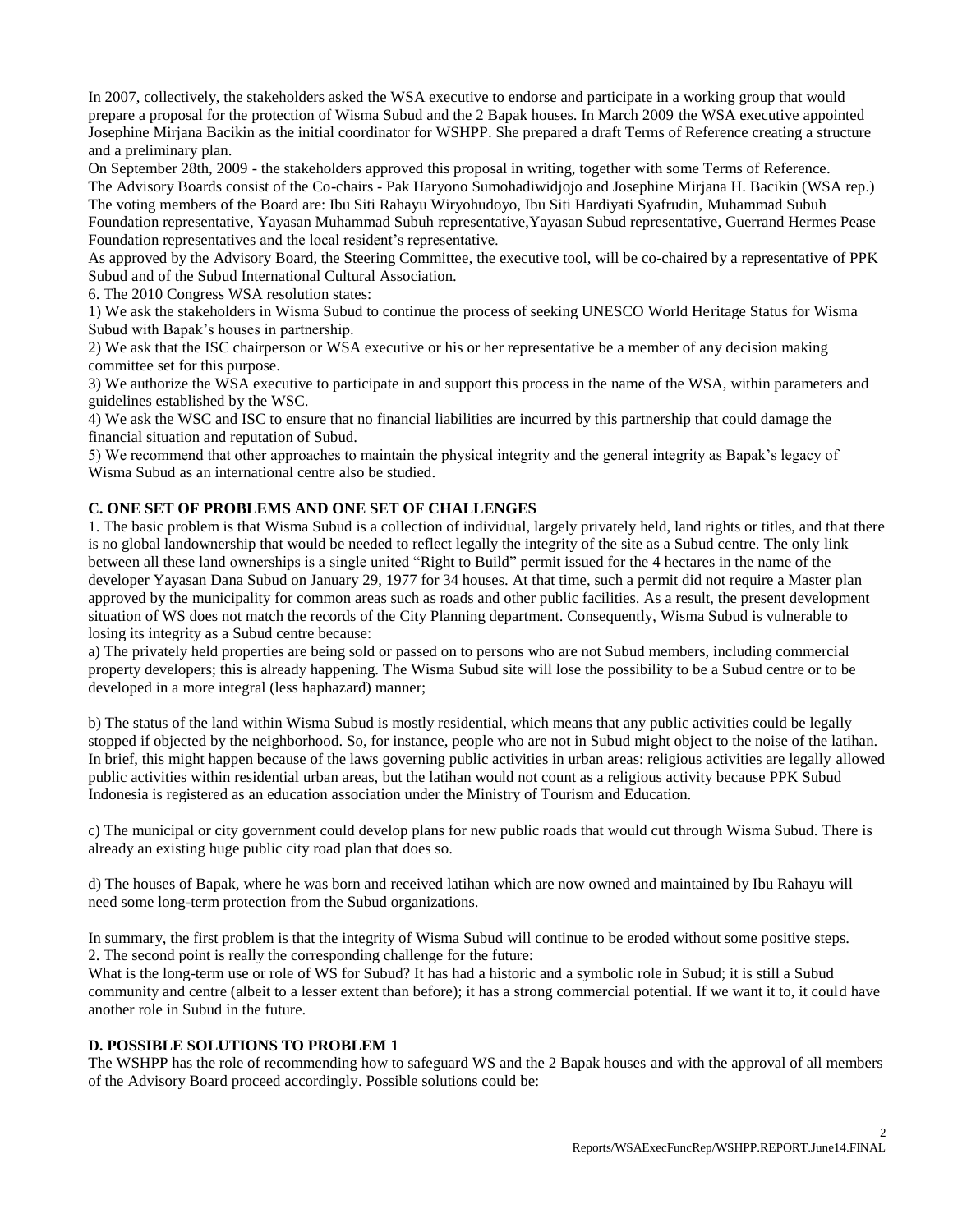1. To seek Indonesian heritage status for WS+2Bapak' houses. The first step would be to investigate and start up the national Indonesian heritage protection as the first required step to UNESCO nomination and possibly eventually UNESCO protection as a World Heritage Site.

2. To try to form a global housing association that has ownership of the plots in Wisma Subud, but this is not feasible because the existing landowners would not give up their current unrestricted absolute ownership rights for anything less.

3. To have a development company or association that would purchase the titles/ownership rights of identified key properties within the Wisma Subud compound +2 Bapak' house under the umbrella of some Subud international organization including 2 Bapak' houses in its care. This possible solution might go hand in hand with the idea of developing commercially the plots that have frontage with the main road, Jalan Fatmawati (rather than allowing this opportunity to pass into the hands of other property developers) as well as buffer zone around the Latihan Hall that would protect latihan from any unfriendly take over.

## **E. UNESCO**

1. In March 2010, Garrett Thomson and Simon Guerrand Hermes on behalf of the WSHPP visited UNESCO in Paris to ask about the feasibility of Wisma Subud Compound having UNESCO protection. The main points that emerged from this interview were:

a) There is little possibility of obtaining UNESCO tangible heritage protection at this time, even after obtaining Indonesian national backing, due to the long waiting list of nominated national tangible heritages.

Benefit for inclusion of Wisma Subud Compound on the World Heritage List:

(tangible)

In addition to international recognition as one of the world's most important cultural sites, inclusion in the World Heritage List will likely draw additional scholarly and scientific, as well as public, interest to the Wisma Subud that may yield long-term benefits. Also, because inclusion in the World Heritage List requires countries to respect the heritage sites, the designation should yield long-term benefits for protection of the Wisma Subud Compound from possible external threats that originate outside the boundaries of Wisma Subud Compound.

The Path to World Heritage Designation for World Heritage List (for tangible protection)

Stage 1

Be part of the national Tentative List:

To become the part of Indonesian list of natural and cultural candidate sites (minimum 1 year)

Stage 2

Prepare a nomination proposal for UNESCO

Stage 3

Send the final nomination proposal to the World Heritage Centre at UNESCO's headquarters: Proposals are accepted before February 1st of each year

Stage 4

Provide assistance during the review: ICOMOS and/or IUCN review the proposal.

Stage 5

Wait for the decision: The World Heritage Committee meets once a year in July.

Format for the nomination of propert/ies for inscription on the World Heritage List

The following List includes a set of significant documents relative to the required reports and plans for the nomination process includes the following sections:

1. Area of nominated property (ha.) and proposed buffer zone (ha.)(Geographical coordinates, Maps and plans, showing

- the boundaries of the nominated property and buffer zone)
- 2. Description
	- a. Description of Property (Master Plan)
	- b. History and Development
- 3. Justification for inscription (Outstanding Universal Value, Comparative analysis)
	- a. Criteria under which inscription is proposed
	- b. Proposed Statement of Outstanding Universal Value
	- c. Comparative analysis
	- d. Integrity and/or Authenticity
- 4. State of Conservation and factors affecting the Property
- 5. Protection and management of the Property
- 6. Monitoring
- 7. Documentation
- 8. Contact information of responsible authorities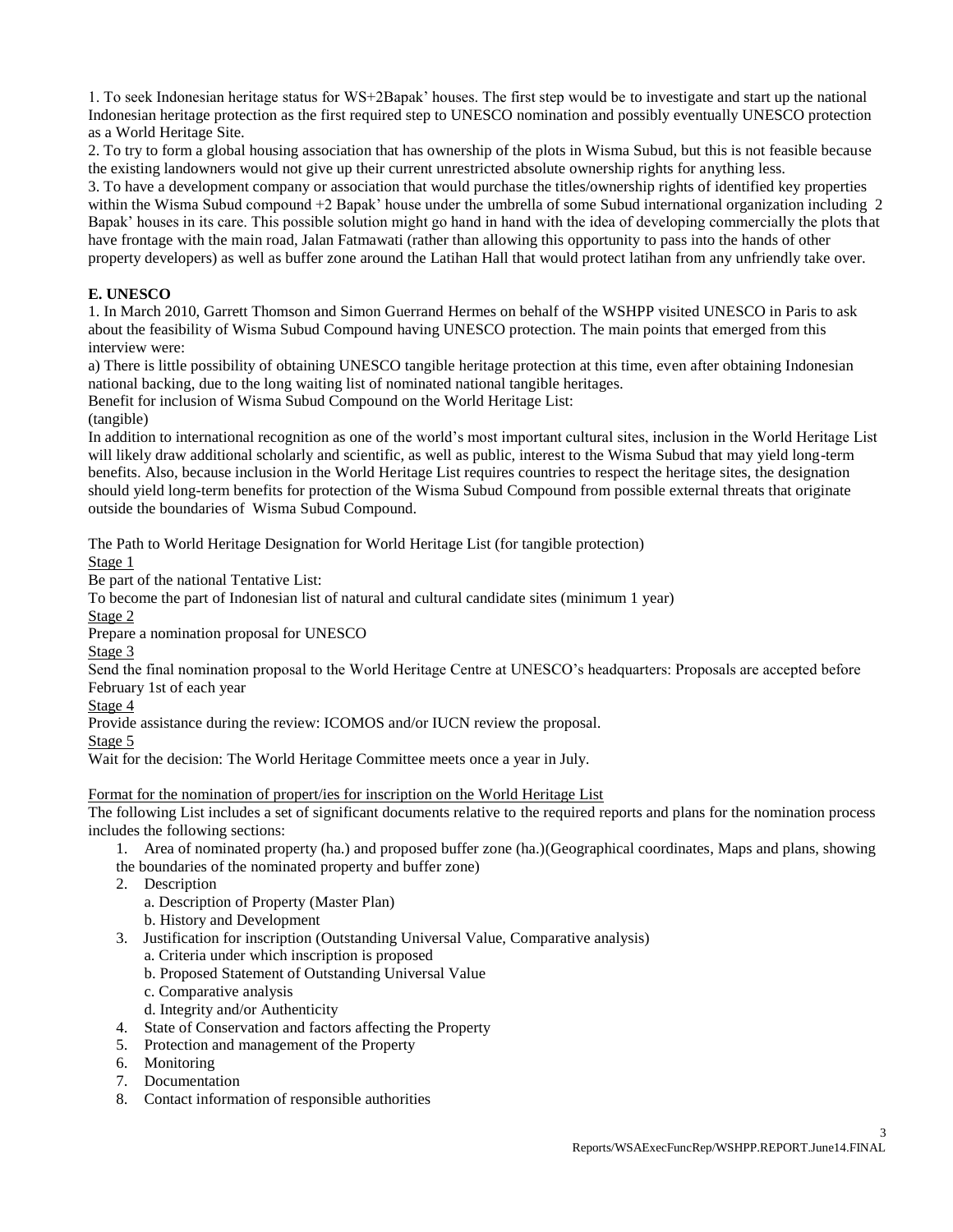b) Subud could ask for UNESCO heritage protection for intangible Subud practices such as the latihan and for Bapak's talks. This kind of protection is much easier to obtain than tangible heritage protection

c) The membership of WSA in UNESCO. For that purposes WSA should:

- strive toget in to *formal partnership with UNESCO* in an formal relations and admission as granted to international NGOs that are widely representative and expert in their field of activity, and are recognized as having a genuinely international structure and membership.
- nominate *WSA Goodwill Ambassador* an outstanding celebrity advocate who spread the ideals of WSA through her/his name and fame. She/he gives her/his time freely to help WSA in its challenging mission. She/he extends and amplifies WSA's work and mission and has generously accepted to use her/his talent and status to help focus the world's attention on the work of WSA. Through her/his careers and humanitarian commitment she/he had made an important contribution towards the objectives and aims in WSA's four fields of competence, which are education, culture, peace, poverty and deprivation and other aims of WSA stated in the WORLD SUBUD ASSOCIATION CONSTITUTION**.**

# **F. WSA INVOLVEMENT**

## There are 4 dimensions to this question:

a) The first is the idea of an International Subud centre. Some people see this idea as essential to Bapak's implicit plan for Subud, which is why he initiated and fostered Anugraha, Purnama, Kalimantan and Project Sunrise. Many others see the idea as unclear and with the dangerous potential to commit the WSA or MSF to projects that are not viable. While this discussion is important, nevertheless it is abstract, and it may not be decisive to the specifics of the Wisma Subud situation.

b) The second is our heritage/legacy. Part of the reason for preserving Wisma Subud is that it has an important and unique role in the history of Subud internationally, which could help define its future role. In this, we might avoid two extreme attitudes: on the one side, there is the feeling that the past is irrelevant and should be ignored, and on the other, the idea of a Subud place of pilgrimage or shrine. A mature organization can accept and build on its past, and a future-looking one does not make that past an obsession. So, in line with this, for example, it might be appropriate for Wisma Subud to become a centre for learning or culture open to the public that includes a Subud element.

c) The third is the visibility of Subud internationally, as well as locally. In Jakarta, Wisma Subud is recognized as the home of Subud. In order to protect it, it is probably necessary to raise the profile of Subud internationally. For example, SDIA's accreditations with the UN have helped raise the credibility of some projects around the world. In a similar fashion, WSA might explore similar accreditations with UNESCO. It would be much better, for example, if Subud (or Subud practices) were recognized as a patrimony of humanity with the UN rather than being thought of as a secret sect. Building our credibility in this manner is part of strengthening Subud in the world and is important for the long-term protection of Subud heritage such as Wisma Subud +2 Bapak' houses and other multinational Subud sites. The involvement of WSA is necessary for such processes. d) The fourth element is that a unified solution to Wisma Subud could be commercially beneficial for Subud worldwide. There are several synergetic opportunities.

What is the role of the WSA in this process? Clearly, PPK Subud Indonesia, the residents and the relevant Yayasans must take a prominent role in developing and implementing a plan for Wisma Subud + the 2 Bapak houses. Without local energy for a common solution then there would be no way forward. They have already shown this willingness by taking active part in the WSHPP.

Up to now, the WSA's role has been defined by four guidelines: first, that the local stakeholders have asked for WSA participation in the process; second that the WSA participation has been as a facilitator of a local process; third, that the WSA would not make any financial commitments to this process, except for the expenses of its representative. Finally, the WSA rep is the co-chair position on the Advisory Board of WSHPP.

Furthermore, the protection and development of Wisma Subud may require an international dimension. Apart from its moral role as a facilitator, the WSA has interest in the future of Wisma Subud at least because Bapak's house is owned by YMS, which is (morally but not yet legally) the Indonesian branch of the MSF.

# **G. FINANCES**

From the private donation WSHPP received US\$5000. Since WSHPP could not open a bank account not being a legal entity, it was decided that for that purpose to use WSA assistance.

Most of the donated money where used for the support of the Annual General Meeting of WSHPP' Advisory Board, approved by both co-chairs of WSHPP. For the finalization of WSHPP there is not need of WSA financial support.

# **H. RESOLUTION**

After many research and investigation WSHPP concluded at its Annual Meeting on12 July 2012 that the heritage protection proposal for Wisma Subud is necessary due to the rapid growth development of the city "Kebayoran Island", with "Fatmawati Point" not to be lost as other historic areas in the city of Jakarta. Closing the meeting by Ibu Rahayu' talk' (summary) said that "At last the road is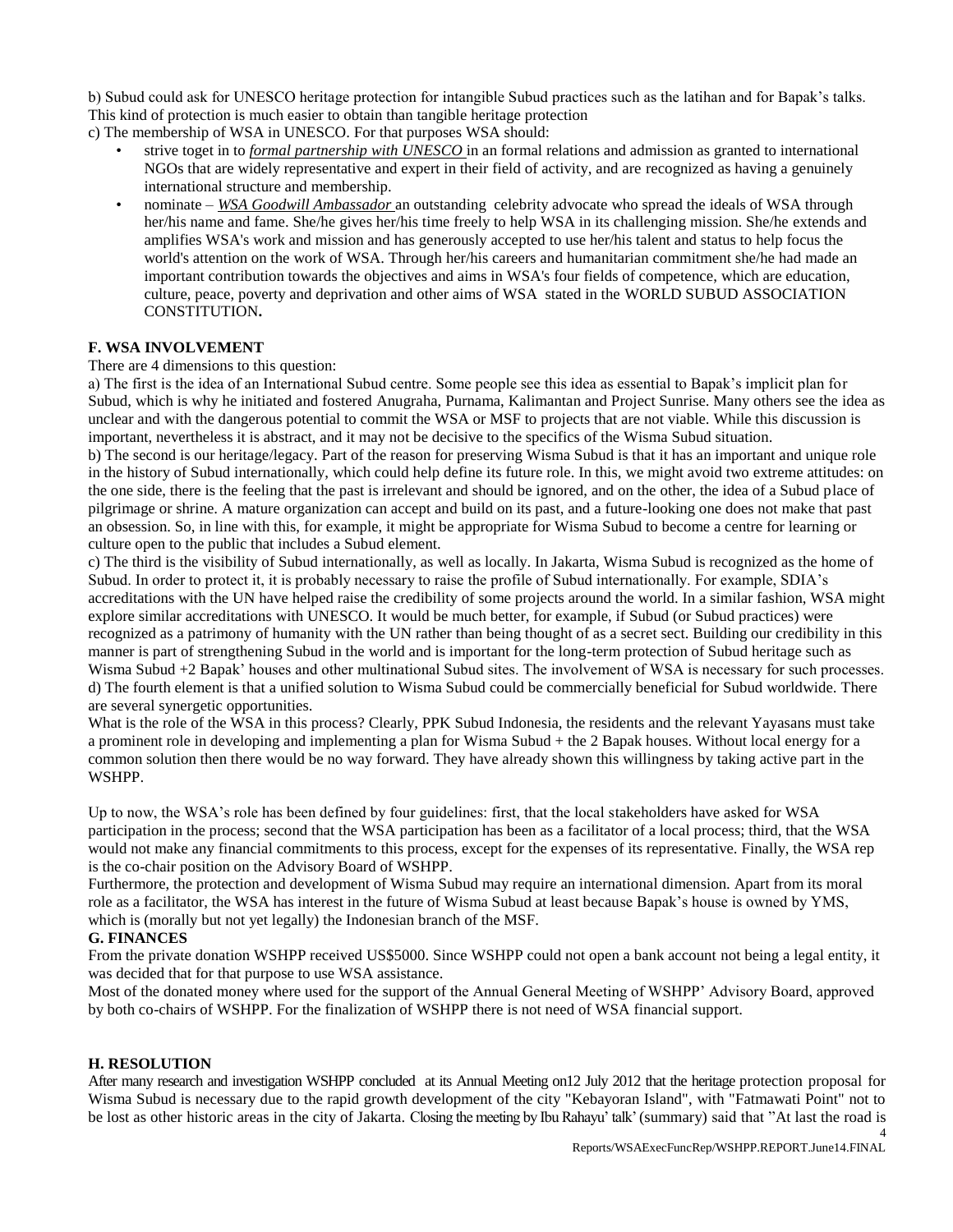open; this can be happened by opening our hart with our awareness and sincerity. This is a big job, not only for SUBUD Indonesia but also for SUBUD overseas. This for World SUBUD and this work is for SUBUD. This is not easy to except with sincerity. Regarding Semarang, Kalisari and Kedungjati, where Bapak came from, which has been written in Bapak's autobiography, this is as an asset. This is all known by SUBUD members and some of them want to maintain these places in Kalisari and Kedungjati."

The following up was the CONSULTATION MEETING at Department of Tourism and Culture Province of Jakarta and WSHPP representatives for presentation of WISMA SUBUD as a SITE of a NATIONAL CULTURAL HERITAGE on 21 November 2013. The meeting was concluded by getting support to continue the legal process of heritage protection of Wisma Subud as a National Cultural Heritage Site conditioned to adding the documentation of the history of Wisma Subud with some architectural documentation of the main building of the Site – the Latihan Hall.

(see the TABLE OF THE CHRONOLOGY OF WSHPP progress below)

### **RECOMMENDATION**

WSA pass the following resolution:

1) PPK Subud and Yayasan Subud apply for WISMA SUBUD as a SITE of a NATIONAL CULTURAL HERITAGE and the owner of the 2 Bapak' houses, for the 2 Bapak' houses as a NATIONAL HERITAGE SITE AND BUILDINGS.

2) The WSHPP has 4 other important objectives:

a) A plan and feasibility study for the integrated future use of Wisma Subud (for example, as a cultural or educational centre) + the 2 Bapak houses.

b) In light of the above, to identify minimally which strategically key properties might be purchased to retain the core of Wisma Subud for the above purpose.

c) To investigate the most appropriate legal structure for the ownership of a global Wisma Subud Compound as a site, consisting of core properties and to explore the possibility of investments or funds for the purchase of these properties.

d) To work with WSA and MSF to define WSA and/or MSF involvement.

3) The WSA apply for intangible protection within UNESCO for the Subud latihan and other Subud practices.

4) WSA to nominate its GOOD WILL AMBASSADOR to represent SUBUD at UN and UNESCO in line with the above.

5) Any financial support to WSHPP should be through the MSF legacy fund because this is in line with its purposes.

### **Chronology of WSHPP Progress 2009 - 2013**

| Date           | Report                                                                                              |
|----------------|-----------------------------------------------------------------------------------------------------|
| April 06, 2009 | Present at the meeting in Jakarta: Ibu Siti Rahayu Wiryohudoyo, Pak Haryono                         |
| Wisma Subud,   | Sumohadiwidjojo, Ibu Siti Hardiyati Syafrudin, Ibu Ismana Sumohadiwidjojo, Pak Asikin,              |
| Jakarta        | Josephine Bacikin H. as WSA representatiive, Sharif Horthy, Ibu Astuti Horthy.                      |
|                | Attendants discussed and agreed with the Terms of Reference for the safeguarding of Wisma Subud     |
|                | as an International Subud Center (TOR) intentions and add their personal experience and need to     |
|                | include in the heritage protection two Bapak's houses; one where he was born and other where he     |
|                | received latihan.                                                                                   |
| September 6,   | Conclusion of WSHPP' Annual Advisory Board Meeting: "As an initial step, the Project Manager        |
| 2010           | will proceed with preparation of an organization structure chart for the project that can be widely |
| Wisma Subud,   | distributed and also to organize a workshop on the advantages and disadvantages of obtaining        |
| Jakarta        | Indonesian Government Cultural Heritage Status so that a consensus can then be reached on whether   |
|                | this is the best way forward. Other proposed workshops and working groups will also be              |
|                | programmed and announced shortly.                                                                   |
| July 25, 2011  | Conclusion of WSHPP' Annual Advisory Board Meeting: "We ned to preserve the space for               |
| Wisma Subud,   | latihan and as part of Bapak's legacy. A comprehensive plan for the future of WS that is also       |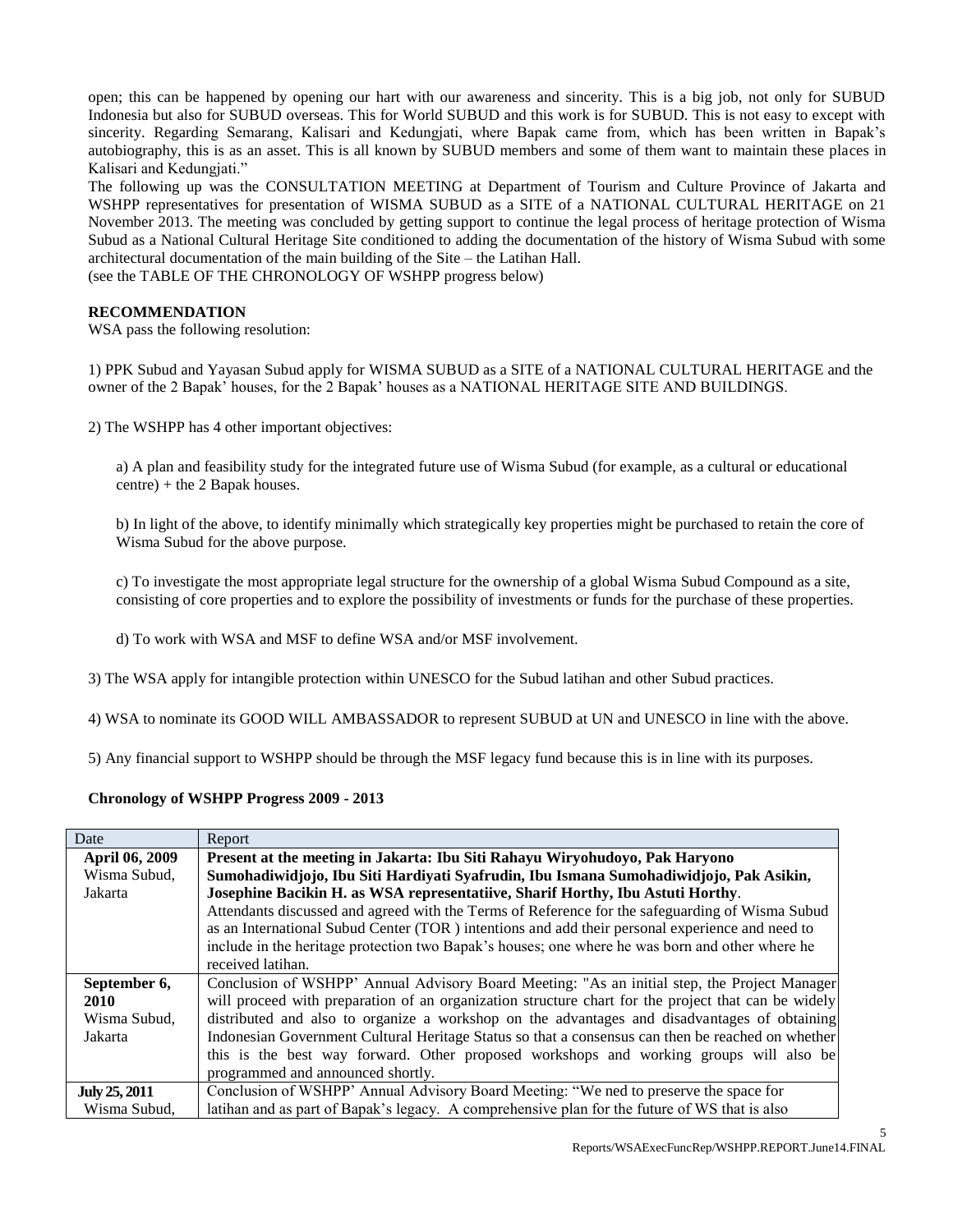| Jakarta                 | sustainable and will help Subud grow is key to attaining these goals. "                                                                                                                 |
|-------------------------|-----------------------------------------------------------------------------------------------------------------------------------------------------------------------------------------|
|                         | Closing the meeting by Ibu Rahayu' talk' (summary)                                                                                                                                      |
|                         | At last the road is open; this can be happened by opening our hart with our awareness and sincerity.                                                                                    |
|                         | This is a big job, not only for SUBUD Indonesia but also for SUBUD overseas. This for World                                                                                             |
|                         | SUBUD and this work is for SUBUD. This is not easy to except with sincerity.                                                                                                            |
|                         | Regarding Semarang, Kalisari and Kedungjati, where Bapak came from, which has been written in                                                                                           |
|                         | Bapak's autobiography, this is as an asset. This is all known by SUBUD members and some of<br>them want to maintain these places in Kalisari and Kedungjati.                            |
| September 28 -          | With approval from IBU Rahayu, Project Manager Pak Sudanang, visited Kalisari and Kedungjati                                                                                            |
| 29, 2012                | in Semarang to gather information on the current situation on these two properties, that will be                                                                                        |
|                         | included in the heritage.                                                                                                                                                               |
| October 19, 2012        | Luke, Hedrian, Suryadi, Sudanang, visited Government offices of the Heritage Department in                                                                                              |
|                         | Jakarta and Pak Gaura (the local official) in his office. They received furthere explanation about the                                                                                  |
|                         | safeguard list: "Draft V 2.0 12/07/12 Wisma Subud Heritage Protection Programmed: An Outline                                                                                            |
|                         | of Possibilities", especially the positive and negative effect of the 4 possibilities. At the same time                                                                                 |
|                         | our delegates deliver back the first nomination form as a draft, (the form which was designed by                                                                                        |
|                         | Pak Gaura himself-local consultant for the heritage procedure). He received it and mentions he will                                                                                     |
|                         | study it. At that time the delegates could not meet Vice Minister of Culture.                                                                                                           |
|                         | Luke, Hedrian, Suryadi and Sudanang, received clear information regarding the procedure for the<br>heritage nomination.                                                                 |
| October 20,             | The WSHPP Advisory board meeting was attended by the board members, together with Luke,                                                                                                 |
| 2012 Wisma              | Maxwell and Hedrian. The meeting was informative and clear on what are our next moves. The                                                                                              |
| Subud, Jakarta          | meeting was closed with IBU Rahayu talks, expressing Bapak's Houses in Kalisari and Kedungjati,                                                                                         |
|                         | and thanks to all participants, especially from the Chair and Director of WSA, and the Chair of                                                                                         |
|                         | Zone I. It was decided to initiate the process for Wisma Subud to be Protected Cultural Space                                                                                           |
|                         | (Cagar Budaya Law No. 11 of 2010).                                                                                                                                                      |
|                         | Advantages: Would offer stronger legal protection than other legal possibilities. It can cover:                                                                                         |
|                         | buildings, structures, sites, areas (kawasan), and objects. Must be at least 50 years old. The process                                                                                  |
|                         | is handled by the Education and Culture Service (District/Municipal and Provincial Levels) and by                                                                                       |
|                         | the Ministry of Education and Culture (National Level). Once inscribed, the law contains heavy<br>penalties for infringements, which have not been applied so far.                      |
|                         | Weaknesses or Impediments. The system is quite complicated and bureaucratic. It is hierarchic,                                                                                          |
|                         | with District/Municipal, Provincial and National Levels. The system is at present not functioning                                                                                       |
|                         | very well. The law was designed more in the interests of preserving archeological sites and                                                                                             |
|                         | artifacts, rather than living traditions.                                                                                                                                               |
| October 22, 2012        | Sudanang, Suryadi Pak Haryono & Ibu Ismana filled the nomination form for Wisma Subud;                                                                                                  |
|                         | Meanwhile Ibu Rahayu was working on filling the nomination forms for Bapak's houses. We are                                                                                             |
|                         | waiting for the correcting draft form which we gave to Gaura (19 Oct 2012). Project Manager was                                                                                         |
|                         | assisting IBU Rahayu to fill in those forms because these 2 houses are under IBU's name. Even<br>IBU mention if Wisma Subud form is ready, She will make a sample to fill in her forms. |
| December 19,            | Wednesday, 09:50, Project Manager/Pak Sudanang deliver form to PPK Subud and invite them for                                                                                            |
| 2012                    | a courtesy meeting with the Vice Minister of Culture for WSHPP, with Pak Haryono and others.                                                                                            |
|                         | The plan was to have a meeting at the end of 2013 or in Januaryhe form for the heritage                                                                                                 |
|                         | nominations would be delivered through the local Government of Division of the Tourism and                                                                                              |
|                         | Culture of the Province of DKI Jakarta with cc to the Governor of Jakarta Selatan and Vice                                                                                              |
|                         | Minister of the Ministry of Tourism and Culture.                                                                                                                                        |
| April 4, 2013           | Yayasan Subud Board meeting, attanded by some of WSHPP Advisory board members, also                                                                                                     |
| Wisma Subud,            | discuss about the progress of Wisma Subud Cagar Budaya and GHPF (Guerand Hermes Peace                                                                                                   |
| Jakarta<br>May 13, 2013 | Foundation) as a new WSHPP Advisory board member.<br>A letter was sent out, concerning: Proposal of National Heritage of Wisma Subud, signed by Pak                                     |
|                         | Haryono to the mention above 3 offices, attached with a book illustrating Wisma Subud as an                                                                                             |
|                         | International Subud Center.                                                                                                                                                             |
| May 7, 2013             | Yayasan Subud sent a letter (YS/13-05/15) to the Jakarta Provincial Department of Tourism and                                                                                           |
| Wisma Subud,            | Culture proposing Wisma Subud Cilandak, as a National Cultural Heritage Site.                                                                                                           |
| Jakarta                 |                                                                                                                                                                                         |
| June 30, 2013           | WSHPP' Advisory Board annual meeting reporting of the progress and the future steps, concluded                                                                                          |
| Wisma Subud,            | with the Board approval of previous activities of the Project Manager and of further activities                                                                                         |